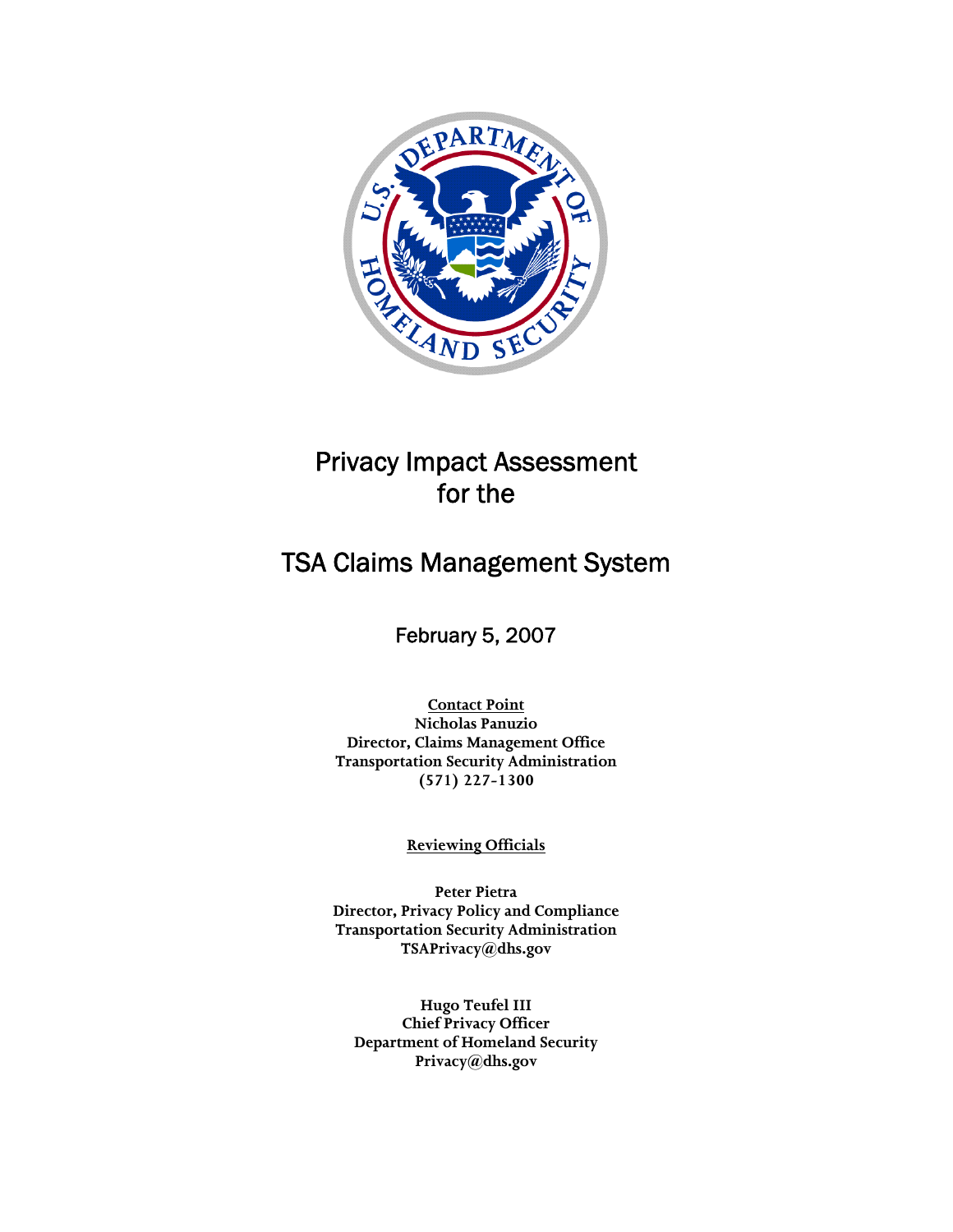

#### **Abstract**

The Department of Homeland Security (DHS) Transportation Administration (TSA) has created the Claims Management System (CMS). The TSA Claims Management Office (CMO) investigates and adjudicates Federal tort claims filed against TSA. The CMO developed the CMS as the primary tool for the CMO to receive, investigate, and adjudicate Federal tort claims against the Transportation Security Administration. This PIA covers all claims submission processes.

#### **Introduction**

The TSA Claims Management Office (CMO) currently receives and adjudicates numerous claims per month arising from airport screening activities and other circumstances, including motor vehicle accidents and employee loss. TSA currently receives claims by facsimile, U.S. mail, or other means.

In order to increase the effectiveness of the claims program, the CMO has developed the CMS as the primary tool to receive, investigate, and adjudicate Federal tort claims against the Transportation Security Administration. The Director of the CMO maintains and administers all claims against TSA. Submission of a claim is entirely voluntary and initiated by claimants. Claimants file a claim by submitting to TSA a Standard Form 95 (SF 95), Claim for Damage, Injury, or Death, a form prescribed by the Department of Justice, or other written submission containing information required to file a legally sufficient claim under the Federal Tort Claims Act (FTCA). In addition to the SF 95, TSA will ask claimants to complete a Supplemental Information form, which is agency specific to TSA. Any information concerning violations or potential violations of law or regulation may be shared within DHS and with the appropriate Federal, state, or local law enforcement agencies. TSA may also share claim information with U.S. Department of Justice (DOJ) for the purpose of representing the U.S. Government in tort litigation or for approving an administrative claim payment in an amount over \$50,000.00. If, after review of these two forms, TSA determines payment is warranted, TSA will send the claimant a third form requesting the claimant's Social Security Number (SSN) or other taxpayer identification number and banking information in order to direct payment to the claimant. TSA will provide the U.S. Coast Guard Financial Center (CGFC) with the claimant's name, address, SSN, and banking information for the purpose of compensating claimants.

TSA has developed CMS, which is an online claim submission system by which claimants may submit claims electronically. The online system streamlines the information collection so that claimants can input all the necessary information in one location and ensure claims are completed sufficiently the first time. The system allows the claimant to check the status of the claim by entering a control number assigned to the claim. The online system will also increase TSA's efficiency in processing claims. CMS also allows TSA to identify trend data for conducting investigations into potential theft, locating possible victims of theft, or investigating potential fraudulent claims.

#### **Section 1.0 Information Collected and Maintained**

#### **1.1 What information is to be collected?**

TSA will collect the following information from claimants: name, signature, address, phone number, email address, flight information, airport location, air carrier information, dates/times of incident, details of the incident, demand for sum certain, and receipts, substantiation and appraisals. The Federal Tort Claims Act (FTCA) requires a claimant's name, signature, demand for sum certain, and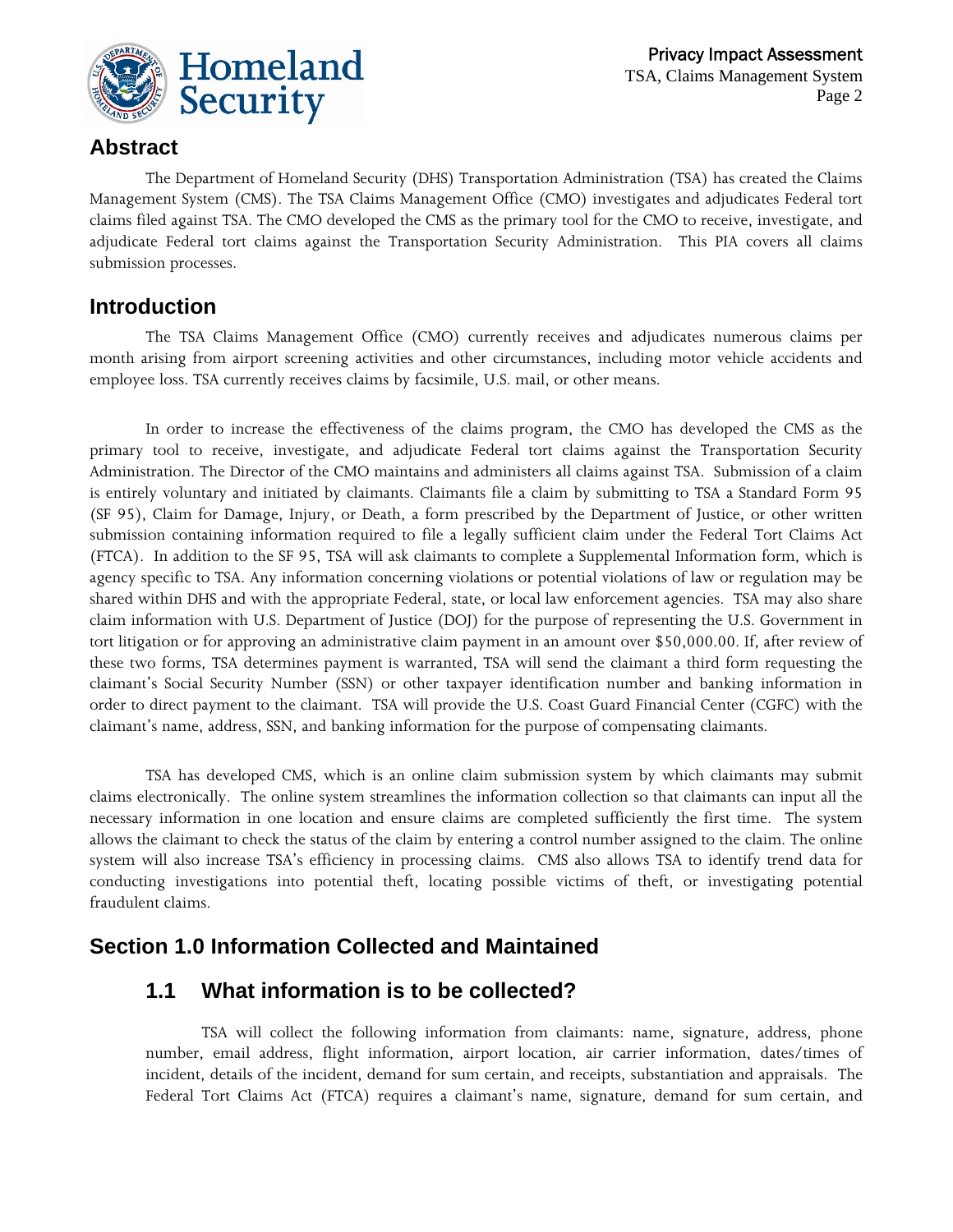

incident information in order to file a legally sufficient claim.

After investigation, should TSA determine that payment is warranted, TSA will provide the claimant with a payment form, which requests the claimant's signature, banking information (routing and account numbers required by the U.S. Treasury for all Federal payments pursuant to 31 U.S.C. §3332), and SSN (required by the U.S. Treasury for all Government payments to the public pursuant to 31 U.S.C. §3325). TSA currently maintains a paper copy of the payment form.

## **1.2 From whom is information collected?**

This information is collected from any individual who files a claim with TSA for a loss due to the alleged negligent or wrongful act or omission of TSA or its employees.

## **1.3 Why is the information being collected?**

This information is being collected in order to investigate and analyze tort claims filed against the agency to determine alleged TSA liability and to reimburse claimants when payment is warranted. In some cases, the information may be used to identify victims of theft or to further the criminal investigations into property theft.

#### **1.4 How is the information collected?**

The information is collected directly from the individual on the claims forms when they are submitted. If reimbursement is required, then the additional information is requested from the claimant on a payment form.

#### **1.5 What specific legal authorities/arrangements/agreements define the collection of information?**

Under the Federal Tort Claims Act (FTCA) 28 U.S.C. §§ 1346(b), 1402(b), 2401(b), 2671- 2680, and implementing regulations issued by the U.S. Department of Justice at 28 C.F.R. part 14, a legally sufficient claim must include the claimant's signature, a statement for sum certain (specific amount of money claimed), and a description of the incident sufficient to permit TSA to investigate. This includes the location and date of the incident. The collection of a SSN when payment is warranted is required by the U.S. Treasury for all Government payments to the public pursuant to 31 U.S.C. §3325. Collection of one's banking information when payment is warranted is required by the U.S. Treasury for all Federal payments pursuant to 31 U.S.C. §3332.

#### **1.6 Privacy Impact Analysis: Given the amount and type of data being collected, discuss what privacy risks were identified and how they were mitigated.**

TSA is collecting information necessary to complete an investigation into claims presented by the public and facilitate payment when warranted. Personally identifying information, such as name, address, email address, and phone number, is collected to facilitate communications with the individual. SSN and banking data are only collected when there is a determination to pay the individual and is mandated by law. Therefore, TSA is collecting the minimum information necessary in order to make a claim determination.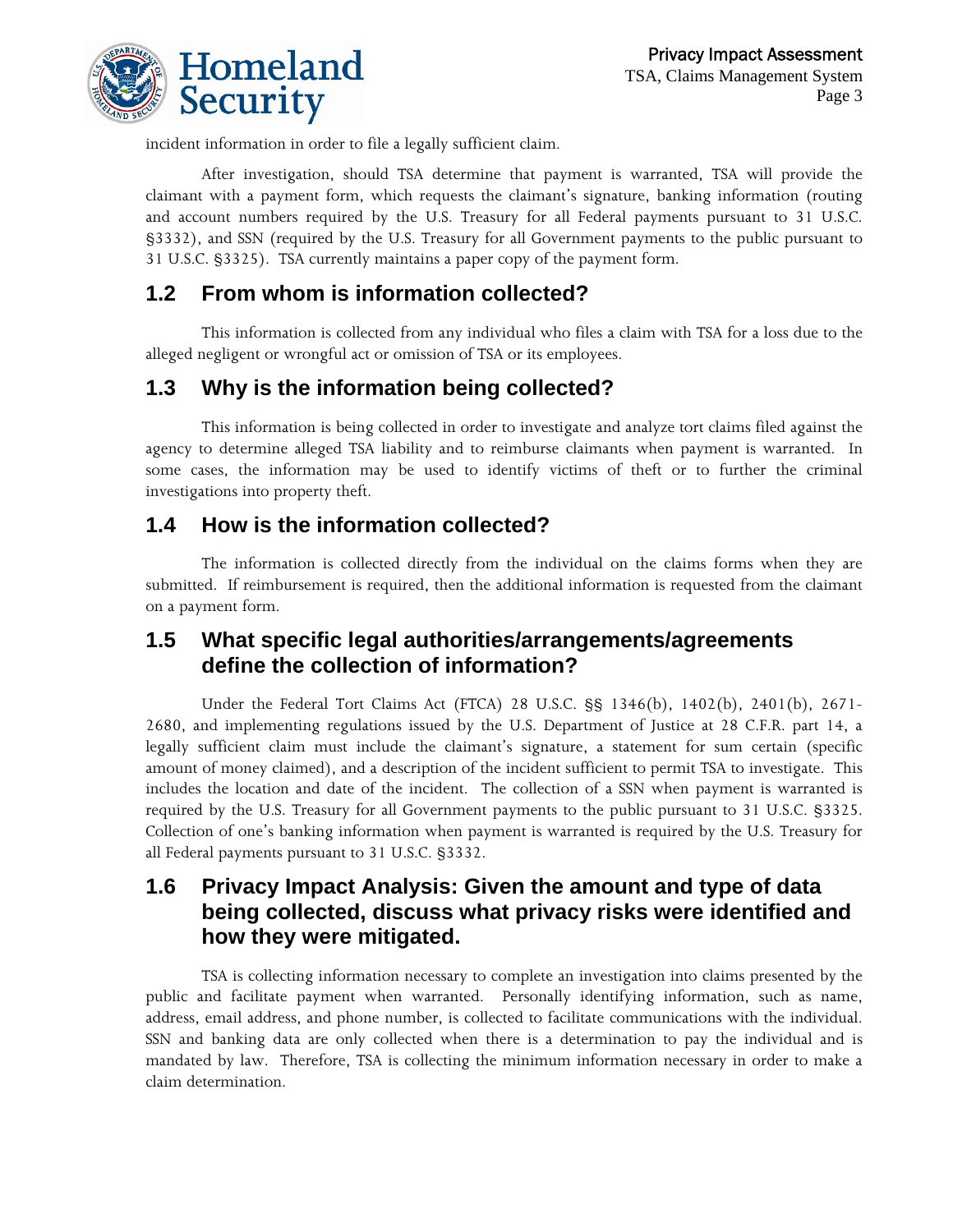

## **Section 2.0 Uses of the system and the information**

#### **2.1 Describe all the uses of information.**

The information is used to investigate the claim and to facilitate payment of the claim when warranted. Information concerning the details of the specific incident is also used to identify trend data at particular airports for the purpose of conducting investigations into potential theft. When TSA determines payment is warranted. TSA collects a claimant's SSN, that information is used by the U.S. Treasury in order to facilitate all Government payments to the public pursuant to 31 U.S.C. §3325. When payment is warranted, TSA also collects banking information pursuant to 31 U.S.C. §3332.

The information is also used by the TSA Office of Inspection (OI) when investigating TSA employees or other airport/airline employees for possible theft, for locating possible victims of theft, or for investigating potentially fraudulent claims. Any information concerning violations or potential violations of law or regulation may be shared within DHS and with the appropriate Federal, state, or local law enforcement agencies in accordance with the routine uses identified in the applicable Privacy Act System of Records Notices (SORNs), DHS/TSA 006, Correspondence and Matters Tracking Records and DHS/TSA 009, General Legal Records. Both SORNs were published in the Federal Register on August 18, 2003, and can be found at 68 Fed. Reg. 49496, 49503, and 49503.

#### **2.2 Does the system analyze data to assist users in identifying previously unknown areas of note, concern, or pattern?**

The incident data, and in some cases personally identifiable information, is used to identify victims of theft and track any trends regarding missing items and other trends in an effort to reduce claims and to notify TSA Federal Security Directors when possible problem trends are identified. It may also be used to identify possibly fraudulent claims.

#### **2.3 How will the information collected from individuals or derived from the system be checked for accuracy?**

The information will be provided by the applicant either by mailing the necessary forms or, when the online system is operational, by submitting data directly online. For manual submission, after TSA enters a claimant's data, the data is subject to a quality assurance process, which is comprised of a visual check of the claim form against the data entered into the CMS. All personal contact information and the details concerning the nature of the claim are confirmed with the claimant during the investigative process.

#### **2.4 Privacy Impact Analysis: Given the amount and type of information collected, describe any types of controls that may be in place to ensure that information is used in accordance with the above described uses.**

The CMS is password-protected and only those TSA employees who have a need to access the system in order to perform their official duties are granted access to the system. All CMO employees have completed a TSA online privacy training course. All of these efforts are made to ensure that information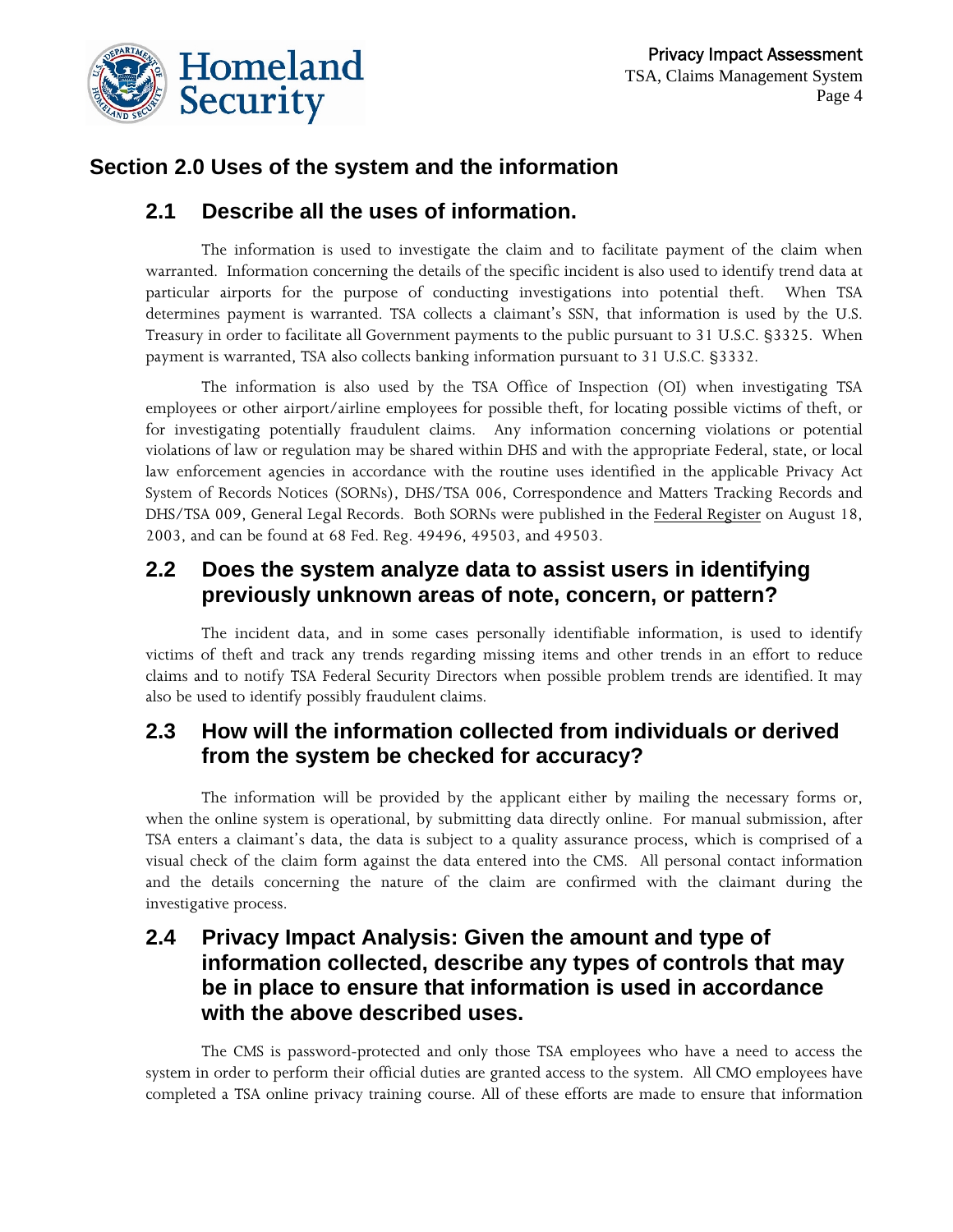

contained in the CMS is used in accordance with the Privacy Act and applicable DHS and TSA privacy regulations and policies.

## **Section 3.0 Retention**

#### **3.1 What is the retention period for the data in the system?**

CMS records that include correspondence and other documents, including documentation related to incidents for which a prospective claimant does not submit a sufficient tort claim, will be retained for three years. CMS records relating to claims against the United States, which includes documentation related to tort claims for monies that TSA has allowed or disallowed, once inactive, will be retained for six years.

## **3.2 Has the retention schedule been approved by the National Archives and Records Administration (NARA)?**

Yes. The CMO currently has an approved retention schedule from NARA (TSA 600.9).

#### **3.3 Privacy Impact Analysis: Given the purpose of retaining the information, explain why the information is needed for the indicated period.**

The retention of this information for the specified retention period is the minimum required to address any potential disputes or litigation which may arise after the claim is processed.

#### **Section 4.0 Internal sharing and disclosure**

## **4.1 With which internal organizations is the information shared?**

In the ordinary course, information will be retained and used within CMO, but also will be shared with other TSA authorized users, including the TSA Office of Chief Counsel, TSA personnel responsible for customer service and stakeholder relations, and the TSA OI. Further, the information TSA receives from claimants may be shared with DHS employees and contractors who have a need for the record in the performance of their duties, including but not limited to CGFC for the purpose of compensating claimants.

#### **4.2 For each organization, what information is shared and for what purpose?**

The claim information will be shared with the Office of Chief Counsel for legal review of claims. The claim information may be shared with TSA personnel responsible for customer service relations and incident follow up. The information may also be shared with the TSA OI to investigate TSA employees or other airport/airline employees for possible theft, for locating possible victims of theft, or for investigating potentially fraudulent claims. TSA will provide CGFC with the claimant's name, address, SSN, and banking information for the purpose of compensating claimants. This information will be shared in accordance with the provisions of the Privacy Act, 5 U.S.C. § 552a.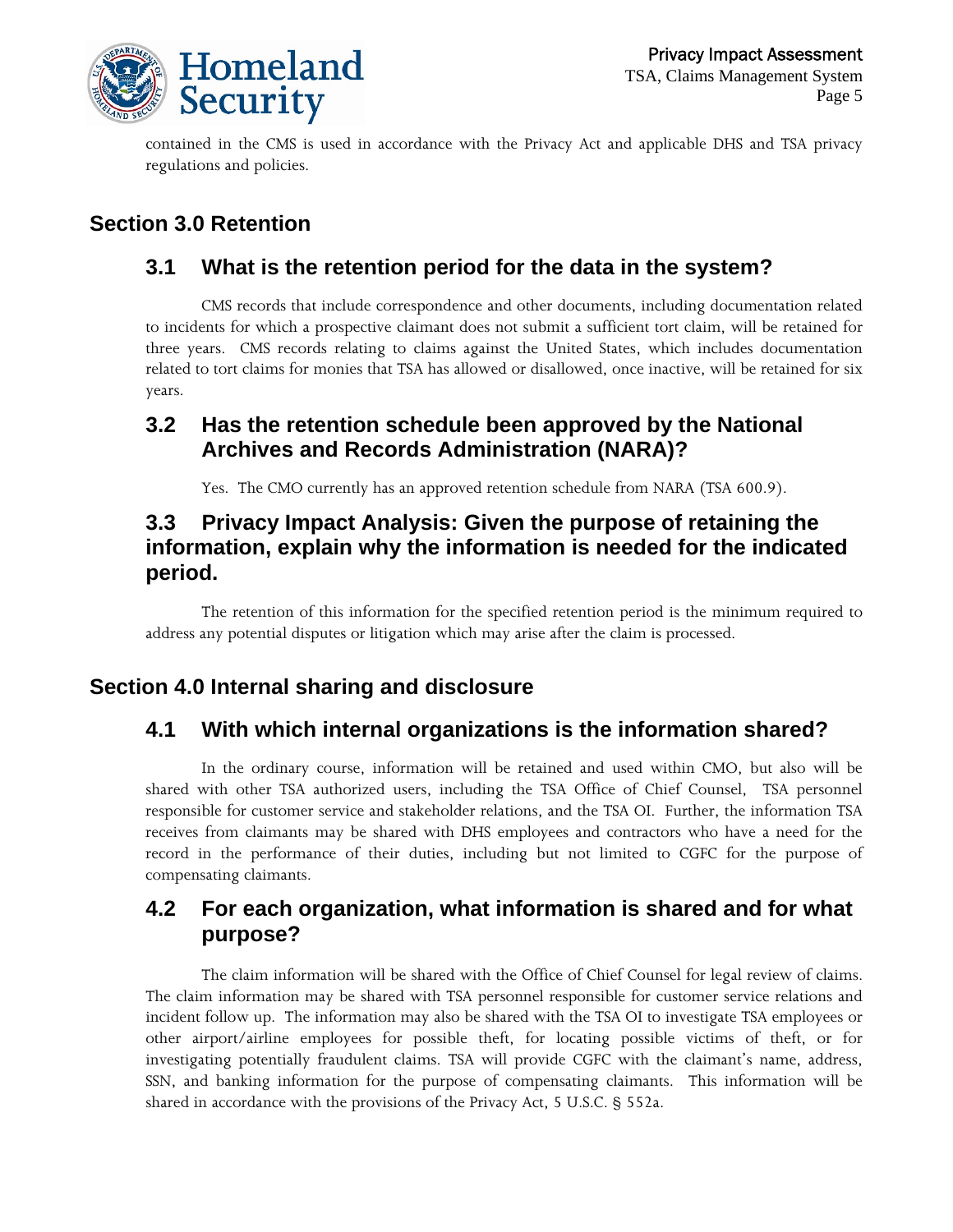

## **4.3 How is the information transmitted or disclosed?**

On a day-to-day basis, claim information may be transmitted within TSA via paper file, electronic means, or via access to the CMS database by authorized users. Electronic payment requests are received via facsimile in a secured office within TSA Headquarters. They are stored in the locked office or within a locked file cabinet at all times. Additionally, the entire floor is accessible by TSA employees during business hours and has limited access after hours. Only the CMO Director, CMO Finance Analysts, and Office of Chief Counsel have access to the payment data.

Electronic payment requests are then transmitted to CGFC via two secure means. The flat-file text format is transmitted via secure FTP and the backup Excel spreadsheet is transmitted within a passwordprotected and encrypted zip file. The flat-file is then imported into the CGFC finance systems and compared to the Excel spreadsheet. For foreign payments and payment requests for electronic fund transfer (EFT), copies of claim source documents are sent to CGFC via express shipment contractor. Payment information for these claims is entered manually by CGFC.

## **4.4 Privacy Impact Analysis: Given the internal sharing, discuss what privacy risks were identified and how they were mitigated.**

Authorized CMS users are limited to the those individuals who have a need to access the information to perform their official duties, including the CMO Director and CMO staff, certain TSA staff responsible for customer service and stakeholder relations, personnel from the Office of Chief Counsel, and personnel from the TSA OI. The electronic payment forms are stored and secured in accordance to instructions supplied by the TSA OI. Access to the payment information is limited to the CMO Director, CMO Finance Analysts, and the Office of Chief Counsel. The information transmitted to CGFC includes only the data necessary for payment to the claimant. To mitigate potential privacy concerns, TSA has carefully determined the structure and content of the data necessary to be transmitted to CGFC in order to pay claimants.

## **Section 5.0 External sharing and disclosure**

#### **5.1 With which external organizations is the information shared?**

TSA shares claimant information with Financial Management Service, U.S. Department of Treasury (FMS) when a payment is to be made, and with the DOJ if a case is initiated. Aside from FMS and DOJ, TSA may also share the information it receives in accordance with the routine uses in the applicable Privacy Act system of records notices (SORNs), DHS/TSA 006, Correspondence and Matters Tracking Records, and DHS/TSA 009, General Legal Records.

#### **5.2 What information is shared and for what purpose?**

TSA shares claimant information with FMS for the purpose of compensating claimants in an amount over \$2,500. TSA may also share claim information with DOJ for the purpose of representing the U.S. Government in tort litigation, or for approving an administrative claim payment in an amount over \$50,000.00. Aside from FMS and DOJ, TSA may also share the information it receives in accordance with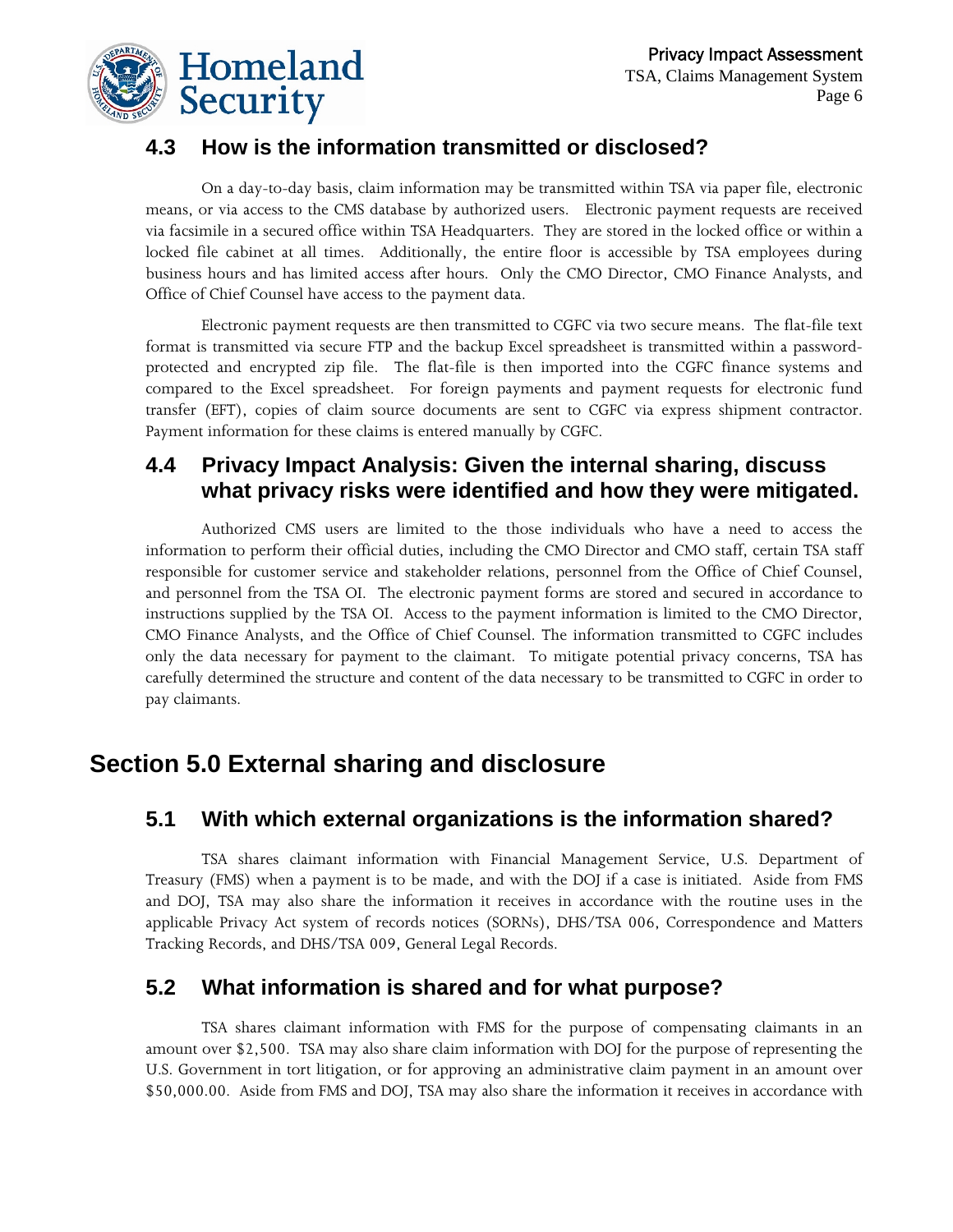

the routine uses in the applicable Privacy Act system of records notices (SORNs), DHS/TSA 006, Correspondence and Matters Tracking Records, and DHS/TSA 009, General Legal Records.

## **5.3 How is the information transmitted or disclosed?**

TSA may transmit claim information in person, via email, facsimile, or telephone. Claim payment information is forwarded to FMS via express shipment contractor. CMS encrypts claims information when sent office site and as such complies with OMB Memo 06-16. The CMS website has encryption.

#### **5.4 Is a Memorandum of Understanding (MOU), contract, or any agreement in place with any external organizations with whom information is shared, and does the agreement reflect the scope of the information currently shared?**

No. The Privacy Act System of Records Notices described above provides the necessary allowances for sharing of the information.

#### **5.5 How is the shared information secured by the recipient?**

Any Federal agency receiving this information is required to handle it in accordance with the Privacy Act and their applicable SORNs, and to the extent the information is maintained electronically, consistent with Federal Information Security Management Act (FISMA).

#### **5.6 What type of training is required for users from agencies outside DHS prior to receiving access to the information?**

No specific training is required by TSA. Federal agency employees typically are required to undergo Privacy Act training by their employing agencies.

#### **5.7 Privacy Impact Analysis: Given the external sharing, what privacy risks were identified and describe how they were mitigated.**

The information transmitted to FMS includes only the data necessary as required by FMS for payment to the claimant. TSA may also share this information under the applicable provisions of the SORNs and the Privacy Act. By limiting the sharing of this information and by ensuring that recipients properly handle this data, TSA is mitigating any attendant privacy risks.

#### **Section 6.0 Notice**

**6.1 Was notice provided to the individual prior to collection of information? If yes, please provide a copy of the notice as an appendix. A notice may include a posted privacy policy, a Privacy Act notice on forms, or a system of records notice published in the Federal Register Notice. If notice was not**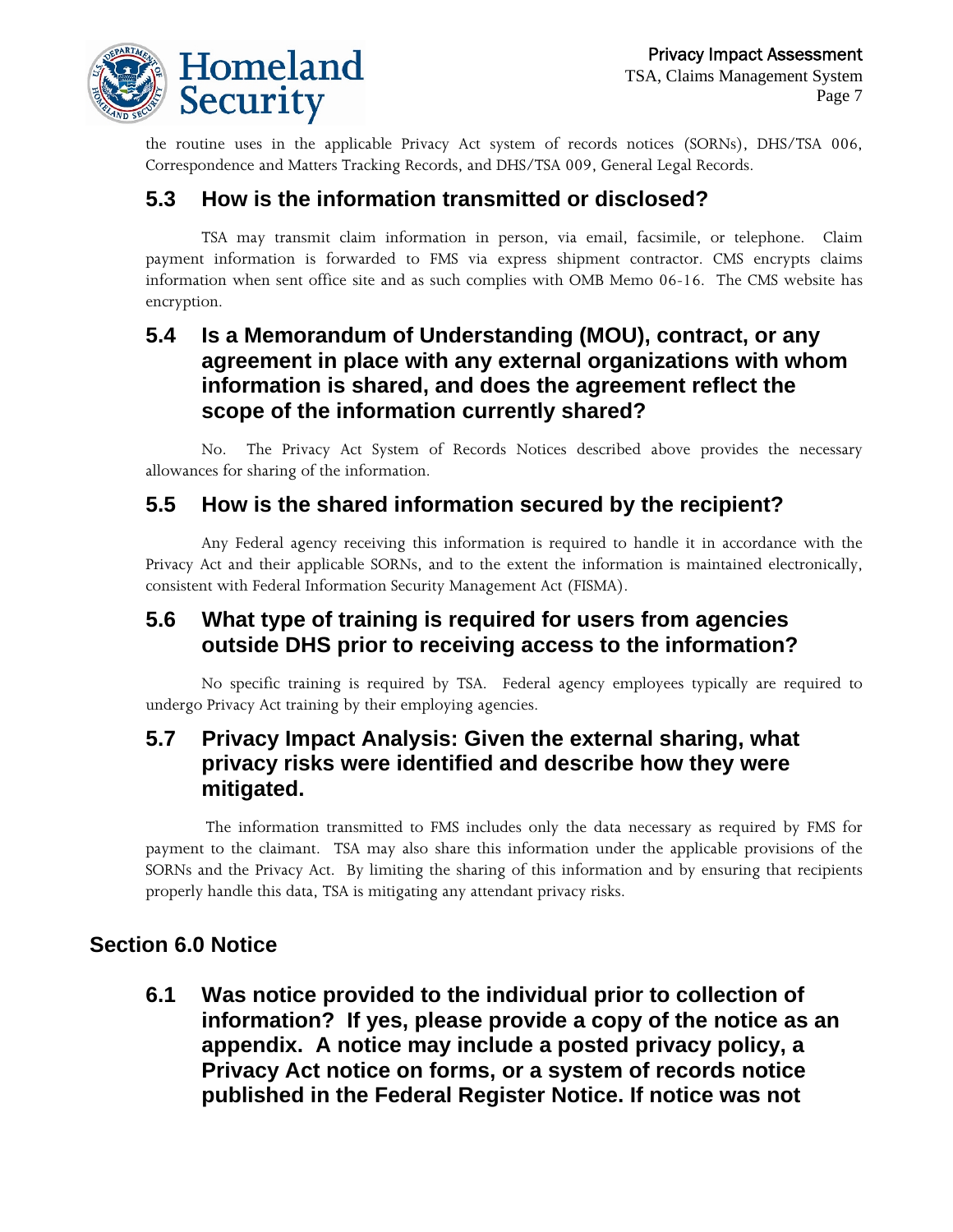

## **provided, why not?**

A Privacy Act Statement is provided to claimants on the SF 95, the supplemental questionnaire, and the payment form. A Privacy Act Statement will also be provided to claimants on the online claim submission system. In addition, individuals may learn about the system by consulting the applicable system of records notices (SORNs), DHS/TSA 006, Correspondence and Matters Tracking Records, and DHS/TSA 009, General Legal Records

## **6.2 Do individuals have an opportunity and/or right to decline to provide information?**

Claimants always have a right to refuse to provide information. The CMO advises the claimants that their claim will be adjudicated with the information provided. However, if the information a claimant provides does not meet legal sufficiency requirements, TSA may not be able to process the claim.

#### **6.3 Do individuals have the right to consent to particular uses of the information, and if so, how does the individual exercise the right?**

No.

#### **6.4 Privacy Impact Analysis: Given the notice provided to individuals above, describe what privacy risks were identified and how you mitigated them.**

TSA will collect only that information regarding the claim that is necessary to investigate and process the claim. If a claimant refuses to provide information, the CMO will adjudicate the claim based on the information provided by the claimant. It is in the best interest of the claimant to provide as much detail as possible in order to facilitate the processing of their claim. Claimants are provided with meaningful notice that enables them to exercise informed consent prior to disclosing any information to TSA, and always have the right to refuse to provide information.

## **Section 7.0 Individual Access, Redress and Correction**

#### **7.1 What are the procedures which allow individuals to gain access to their own information?**

Claimants may contact TSA to correct or make changes to their own information after submitting a claim to TSA. For claims submitted online, claimants will be able to contact TSA with updates and additional information.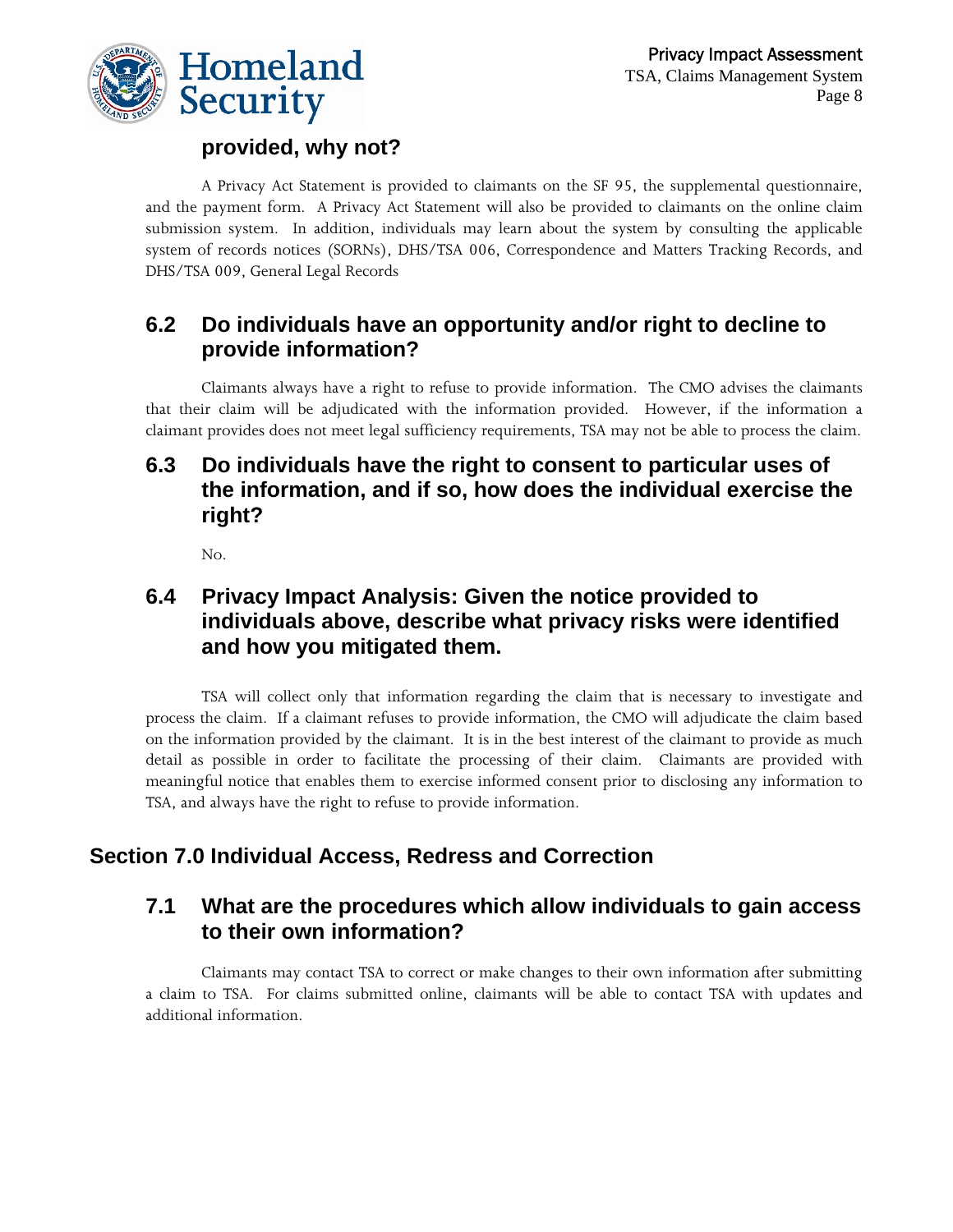

In addition, individuals may request access to their information by submitting a Freedom of Information Act/Privacy Act (FOIA/PA) request to TSA in writing by mail to the following address:

Transportation Security Administration Freedom of Information Act Office, TSA-20 11th Floor, East Tower 601 South 12th Street Arlington, VA 22202-4220

FOIA/PA requests may also be submitted by fax at 571-227-1406 or by or by email at FOIA.TSA@dhs.gov. The FOIA/PA request must contain the following information: Full Name, address and telephone number, and email address (optional). Please refer to the TSA FOIA web site ([http://www.tsa.gov/r](http://www.tsa.gov/public)esearch/foia/index).

## **7.2 What are the procedures for correcting erroneous information?**

The TSA Contact Center or CMO will correct any erroneous claims information contained in the database immediately upon request by the claimant.

#### **7.3 How are individuals notified of the procedures for correcting their information?**

TSA will inform claimants if their information is not complete or inaccurate. In addition, claimants are provided a toll free telephone number for the TSA Contact Center for inquiries or any other questions related to their claim.

#### **7.4 If no redress is provided, are alternatives are available?**

Claimants may contact TSA to correct or make changes to their own information after submitting a claim to TSA. For claims submitted online, claimants will be able to contact TSA with updates and additional information.

#### **7.5 Privacy Impact Analysis: Given the access and other procedural rights provided for in the Privacy Act of 1974, explain the procedural rights that are provided and, if access, correction and redress rights are not provided please explain why not.**

The CMO will correct and update claimant information as this may assist the CMO in adjudicating the claim. Individuals may request access to or correction of their personal information by contacting the TSA CMO and pursuant to the Freedom of Information Act and Privacy Act. TSA expects that information submitted by the individual will be accurate since it is submitted under oath by the individual.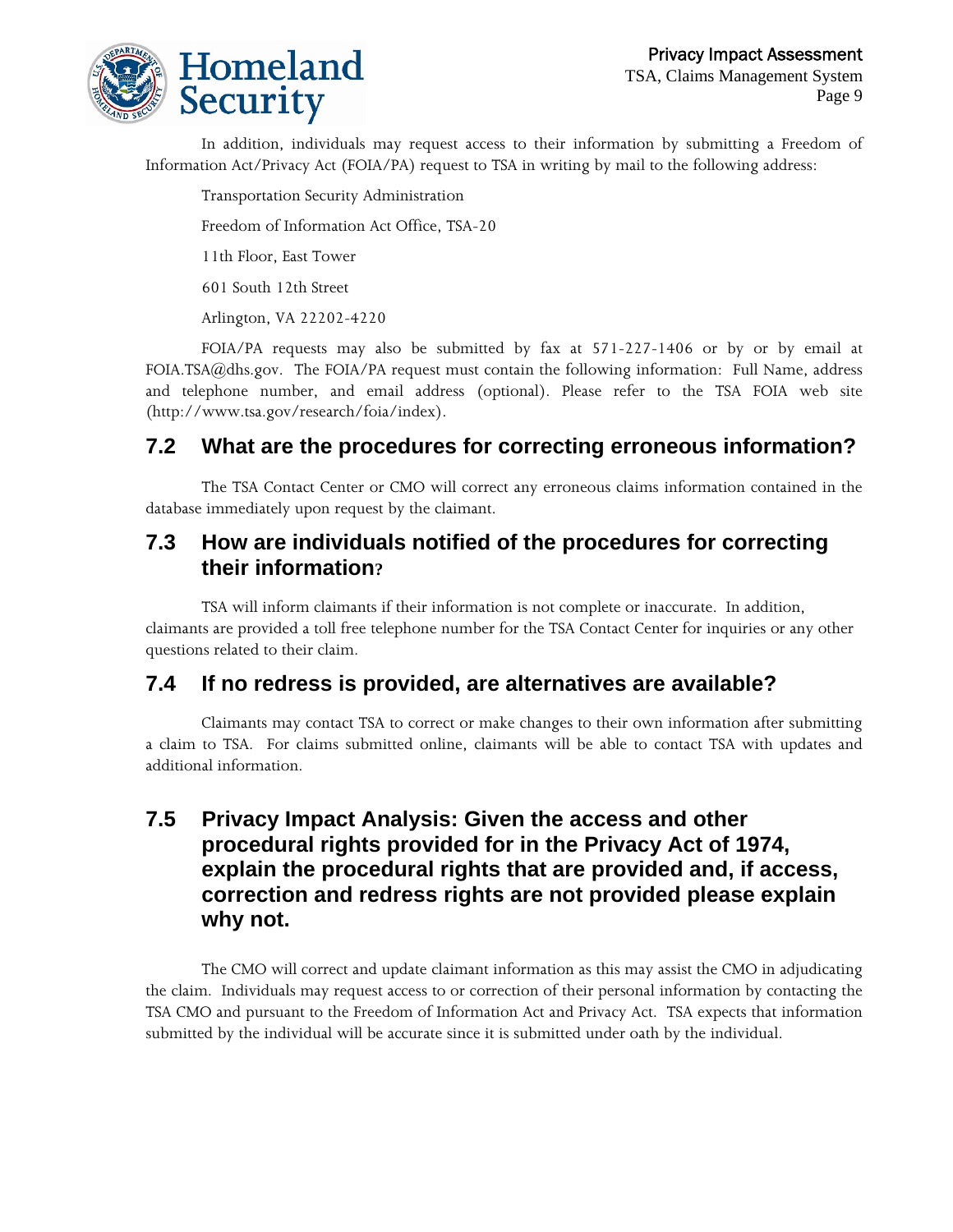

## **Section 8.0 Technical Access and Security**

#### **8.1 Which user group(s) will have access to the system? (For example, program managers, IT specialists, and analysts will have general access to the system and registered users from the public will have limited access.)**

In order to perform their duties in managing, upgrading, and using the system, system administrators, delegated authority officials, claim examiners, administrative personnel, TSA customer service and stakeholder relations personnel, and counsel have access to the CMS. Further, personnel from the TSA Office of Inspection may have access to the information in CMS for purposes of investigating TSA employees or other airport/airline employees for possible theft, for locating possible victims of theft, or for investigating potentially fraudulent claims. No unauthorized users are permitted access to system resources. The public may access the web interface module of the overall CMS at http://www.tsaclaims.org. Online, individuals may check the status of their own claim only. Once the online system is implemented, claimants may file a claim electronically

#### **8.2 Will contractors to DHS have access to the system?**

Yes, CMO contractors who are hired to perform many of the IT maintenance and security monitoring tasks will have access to the system.

## **8.3 Does the system use "roles" to assign privileges to users of the system?**

Yes. The privileges range from "read only" to "Administrator." The Administrator has the right to change any data within the CMS.

#### **8.4 What procedures are in place to determine which users may access the system and are they documented?**

The Director of the CMO is also the primary Administrator for the application. The Director determines the access required by the user based on the individual's need to access this information to perform an official function.

#### **8.5 How are the actual assignments of roles and rules verified according to established security and auditing procedures?**

Assignments of roles and rules are hard-coded into the CMS programming. The CMS software that controls the assignments of roles and the levels of access is reviewed on an annual basis in accordance with the CMS System Security Plan (SSP). The SSP describes in detail all measures taken to ensure the CMS complies with Government IT standards as dictated by the FISMA. Additionally, all access attempts are logged on the CMS server for audit purposes.

#### **8.6 What auditing measures and technical safeguards are in place to prevent misuse of data?**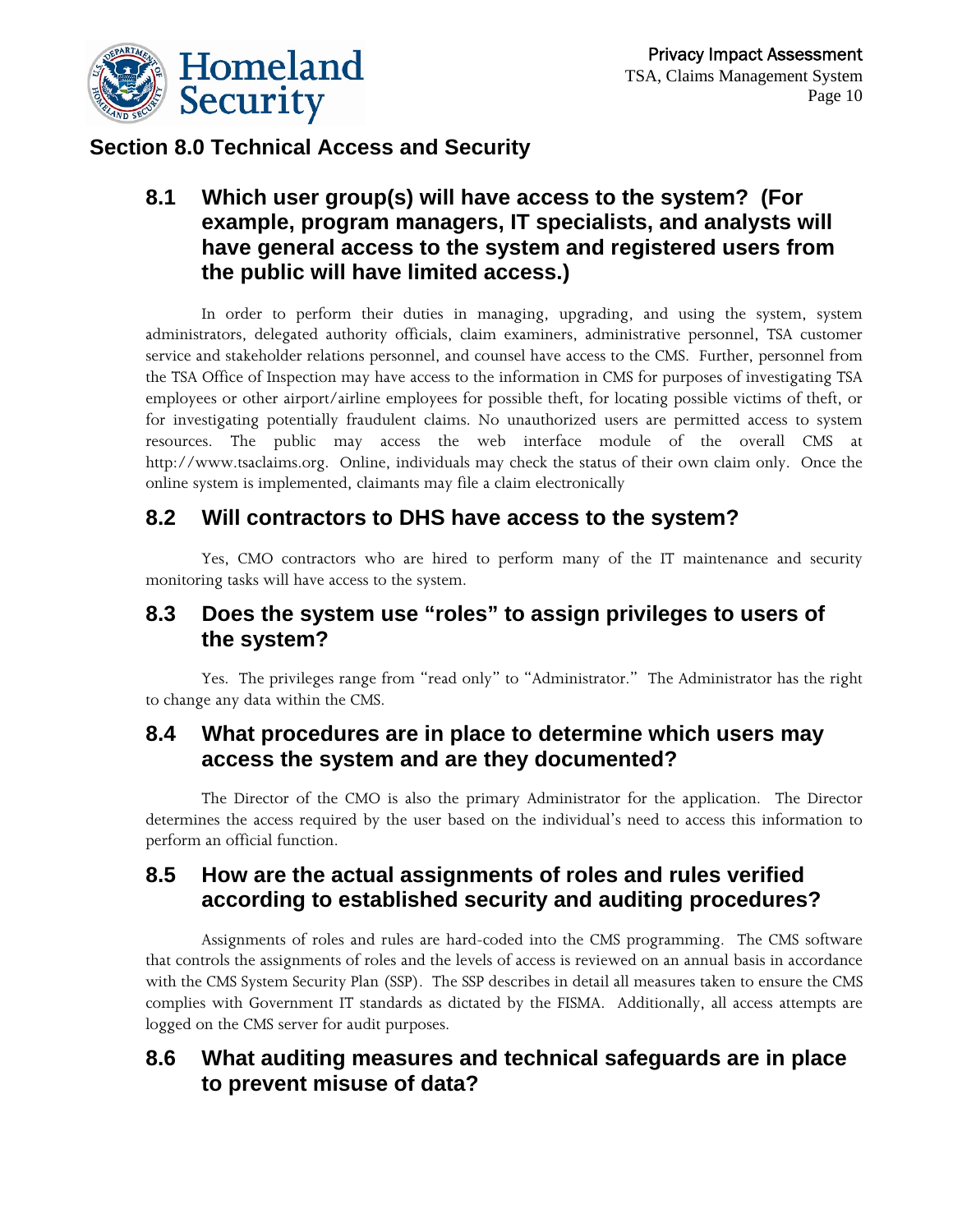

The CMS IT SSP describes the auditing measures and technical safeguards in place to prevent misuse of data. For example, as outlined in the SSP, a server intrusion detection system (SIDS) and network intrusion detection system (NIDS) automatically and constantly monitor all login traffic. Also, the system automatically undergoes penetration testing, to monitor any attempt to hack into the system. The TSA Chief Information Officer (CIO) approved this plan and granted the Authority to Operate (ATO) on August 15, 2006. Under this plan, the CMS will be audited annually for IT security policy compliance and technical vulnerabilities by the TSA IT Security Office.

## **8.7 Describe what privacy training is provided to users either generally or specifically relevant to the functionality of the program or system?**

Training is provided internally by the CMO Management. In addition, all government and contractor personnel are required to complete the on-line TSA Privacy Training Compliance with this requirement is audited monthly by the TSA Privacy Office.

#### **8.8 Is the data secured in accordance with FISMA requirements? If yes, when was Certification & Accreditation last completed?**

Yes. The CMS is a Certified and Accredited IT system. The CMS was certified and accredited and granted the ATO by the TSA CIO on August 15, 2006 for three years.

#### **8.9 Privacy Impact Analysis: Given access and security controls, what privacy risks were identified and describe how they were mitigated.**

Data on the system will be secured in accordance with applicable Federal standards. By complying with the policies and procedures of the TSA IT Security Office, the CMS will continue to receive the attention required to ensure the safeguarding of the CMS data.

## **Section 9.0 Technology**

#### **9.1 Was the system built from the ground up or purchased and installed?**

The CMS was built from the ground up.

#### **9.2 Describe how data integrity, privacy, and security were analyzed as part of the decisions made for your system.**

Data integrity, privacy, and security were a vital part of the system design in the following ways. By utilizing a role-based system, only authorized personnel with a valid need to know have access to the claim personal data. All hardware systems and software were built to protect the data from improper access and to comply with FISMA and all other applicable security and privacy policies mandated for Federal IT systems. For example, as outlined in the SSP, a server intrusion detection system (SIDS) and network intrusion detection system (NIDS) automatically and constantly monitor all login traffic. Also,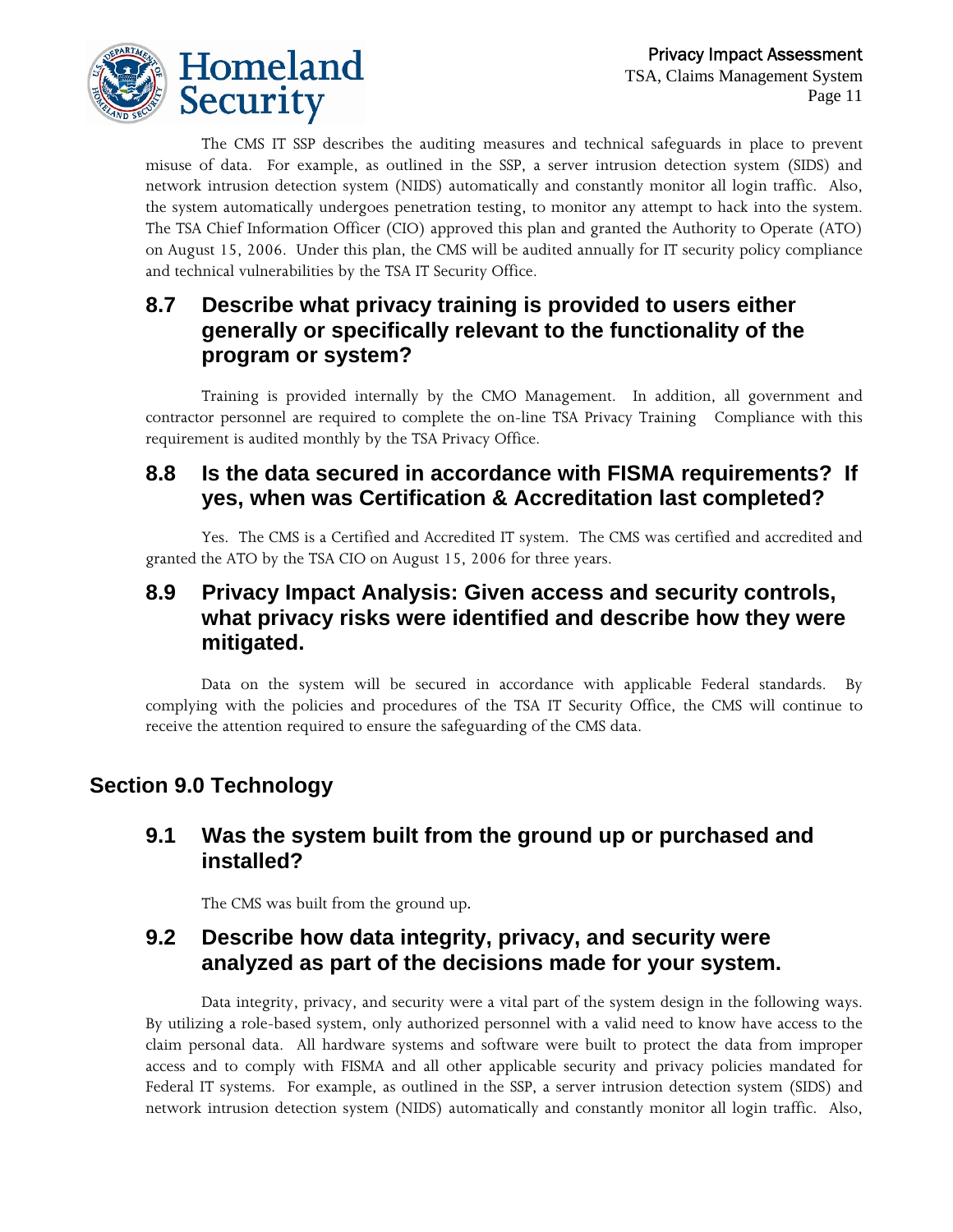

the system automatically undergoes penetration testing, which determines whether anyone attempts to hack into the system.

#### **9.3 What design choices were made to enhance privacy?**

The following design choices were made and rules were employed to enhance security of the information and the system:

 The web interface on which the individuals can check the status of their claims was placed on a separate server with a private connection to the application server. This protects the application server and data from unauthorized access.

 Releasing information to claimant family members or another third party requires written authorization from the claimant.

 Claimants that contact the CMO with a claim number must provide other means of identification before any claim information is released. Telephonically, this includes verification of their address, phone number, email address, incident date, etc.

 Claimants who access the web site for claim status can only enter their claim number and receive the claim status. No other information is provided.

 Paper copies of claims which include claimant SSNs and banking information, are secured in a locked office and locked filing cabinet. This office also maintains a dedicated FAX machine that receives after-hour faxes, including claims information, within the locked office. Access to this office after normal business hours is limited to the CMO Financial Manager, the CMO Director, and TSA Security.

Electronic copies of the claims are protected by a user name and password system.

 The Claims Office floor is accessible during business hours to TSA employees and with limited access after hours. All SSNs and banking information are kept in a locked file cabinet at all times. TSA does not store claimants' SSNs or banking information electronically.

 Prior to receiving ATO for CMS, the CMO hired a professional IT Security Firm to assess and audit every aspect of the system.

#### **Conclusion**

The overall CMS system was designed from the outset to be reliable and secure. Data integrity was a priority when choosing the application platform, backup systems, software design, etc. Further, the security of the system continues to be a priority. The CMO hired a professional IT Security Firm to assess and audit every aspect of the system, and TSA IT security personnel will audit the system on an annual basis in accordance with the System Security Plan. TSA respects the privacy of claimant information and strives daily to ensure the data remains secure.